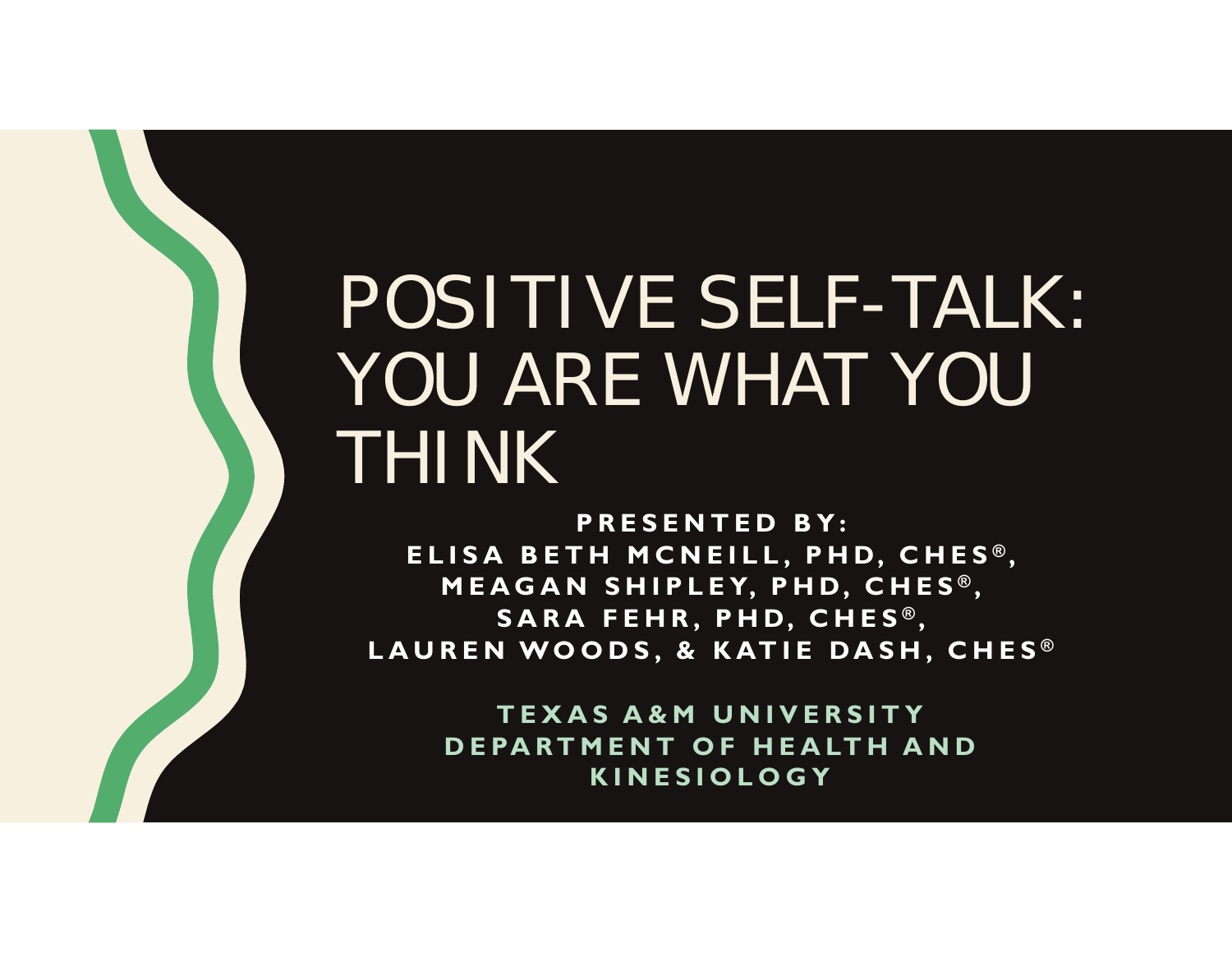## LEARNING OBJECTIVES

#### **Following the presentation, participants will:**

| Evaluate the | Discover four  | Practice         | Generate    |
|--------------|----------------|------------------|-------------|
| impact of    | steps for      | changing         | personal    |
| subconscious | practicing     | negative self-   | examples of |
| messages on  | positive self- | talk thoughts to | self-talk   |
| thinking     | talk           | positive ones    |             |
|              |                |                  |             |
|              |                |                  |             |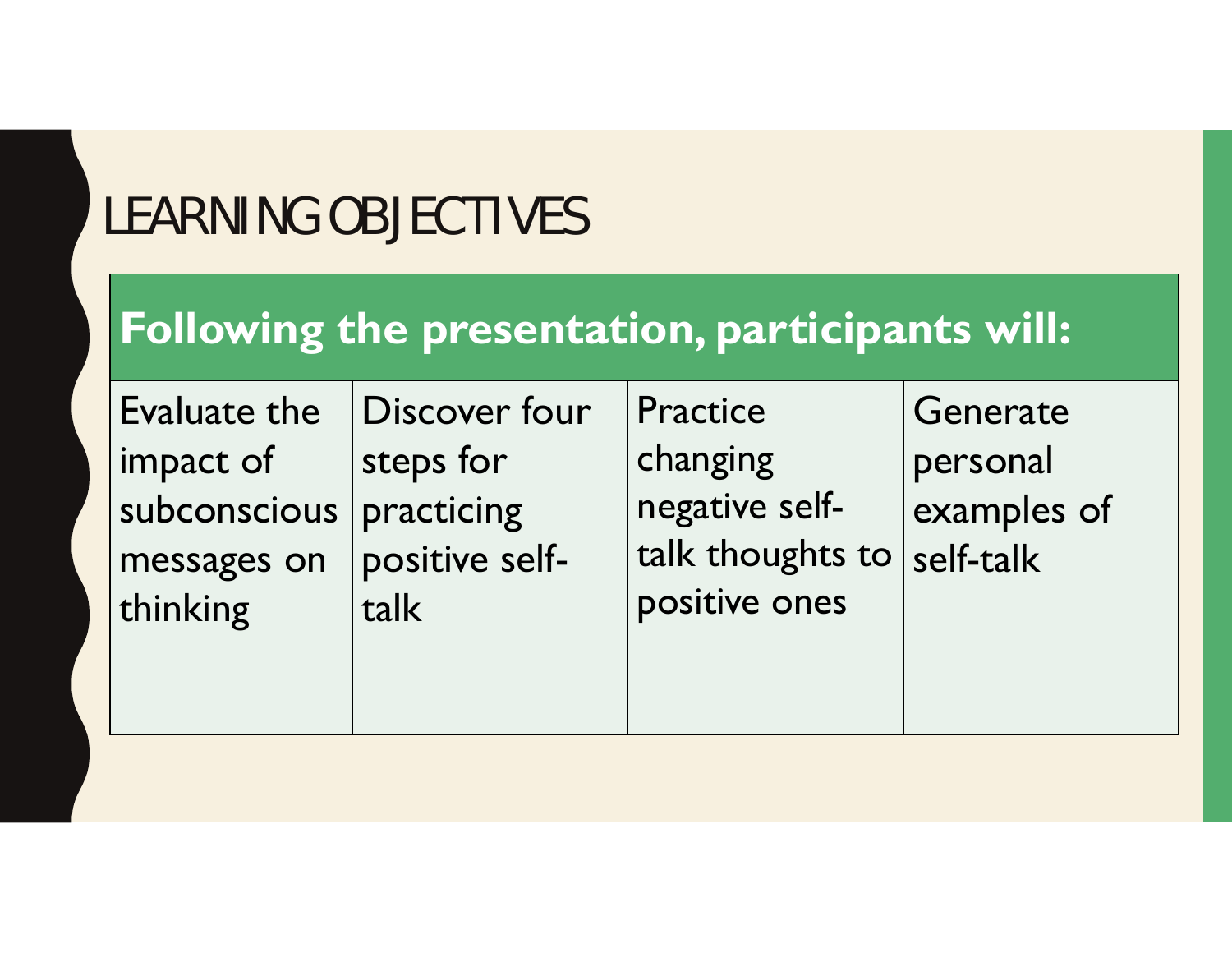

### FORMULA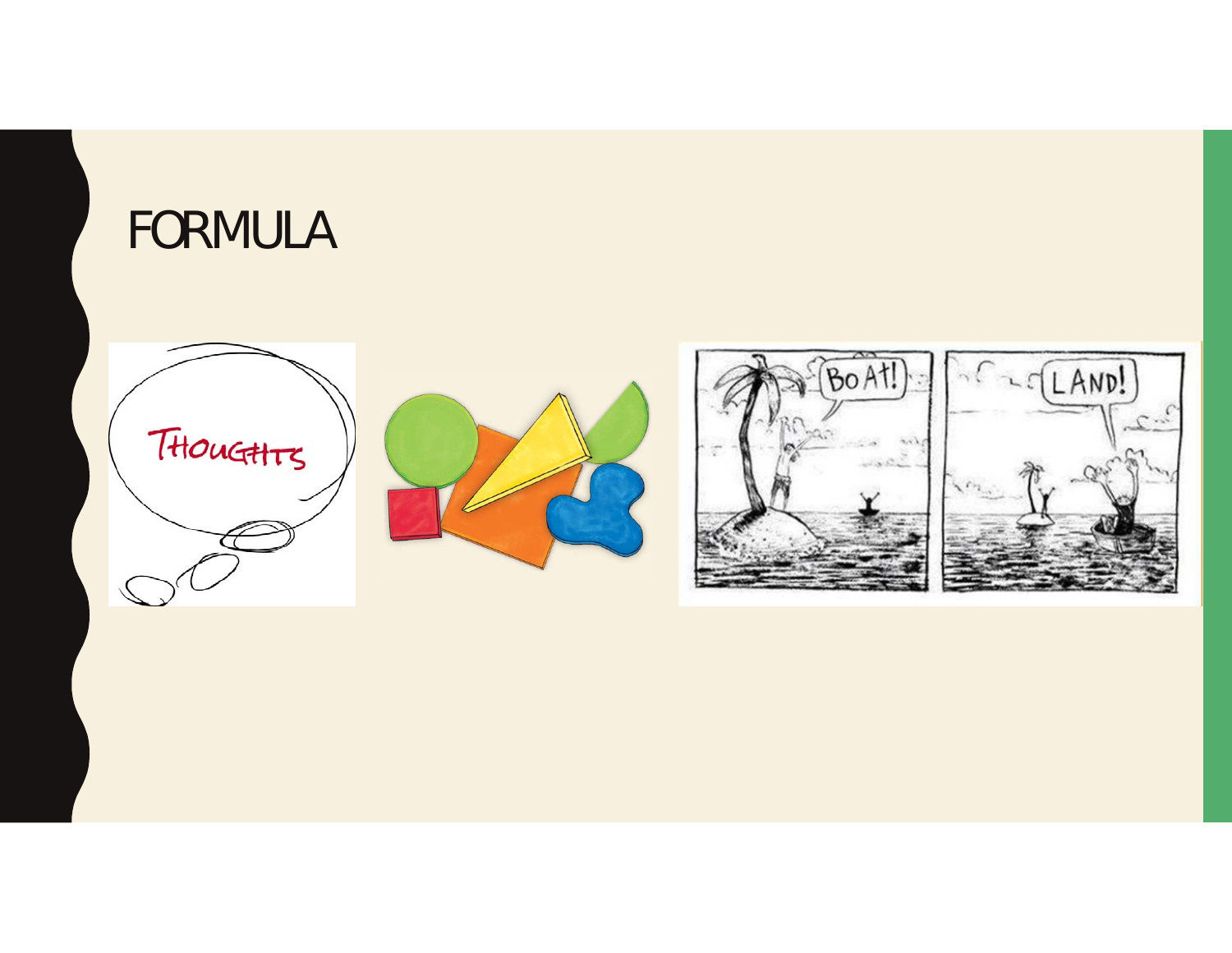### **SELF-TALK**

- Mind is like a computer...
- Programmed by the messages it receives

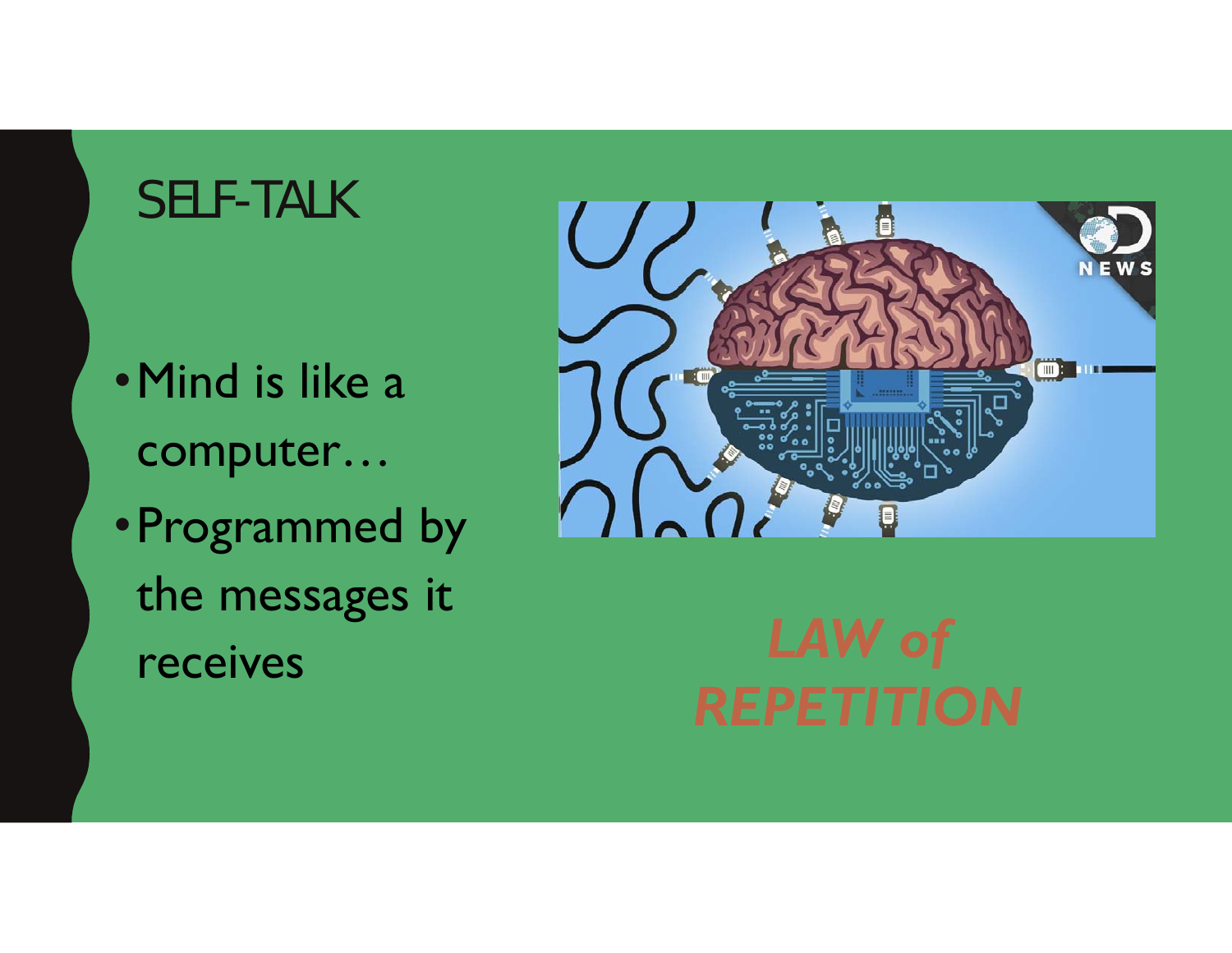

## EXPERIMENT:

# MAKE IT MOVE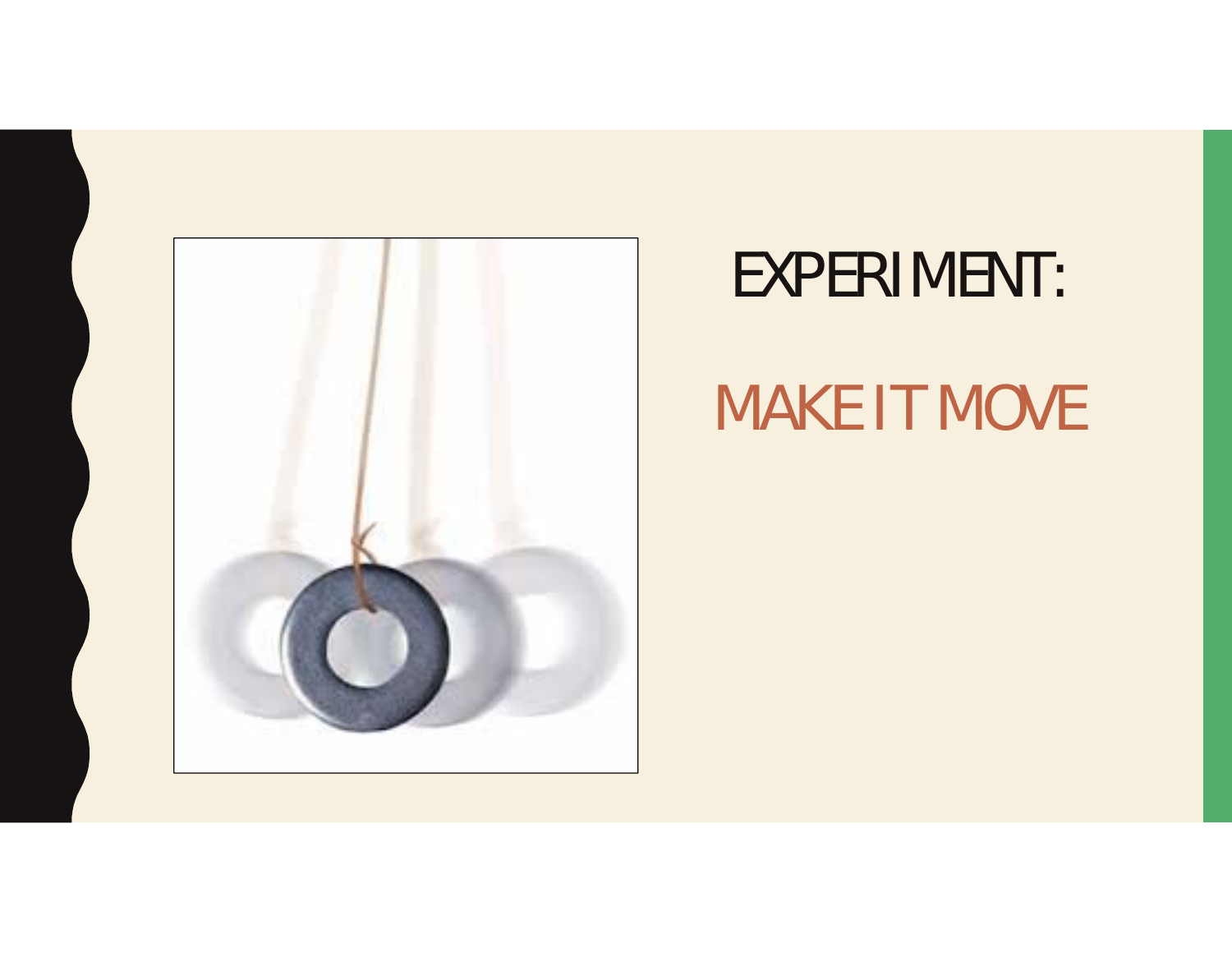### WHAT IS SELF-TALK?

- The type of *subconscious* talk that constantly plays in the back of our minds
- Things we think, but don't say
- Things we tell ourselves about
	- ourselves,
	- our job, OR
	- our life

*…but don't rationalize or justify before we say them.*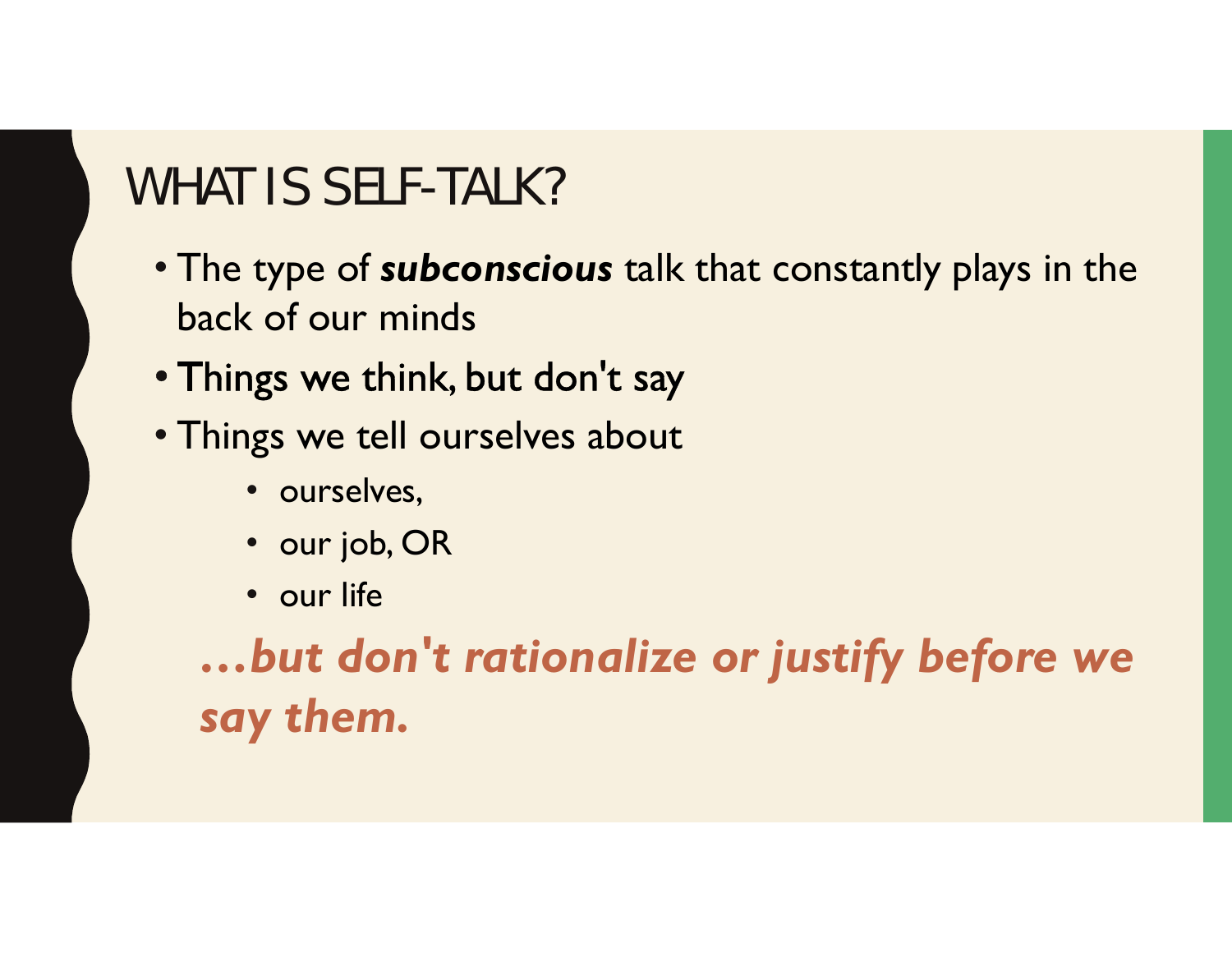### WHY DOES POSITIVE SELF-TALK WORK?

Programs the brain to work from a perspective of:

- *I can*
- *I will*
- *I am capable*

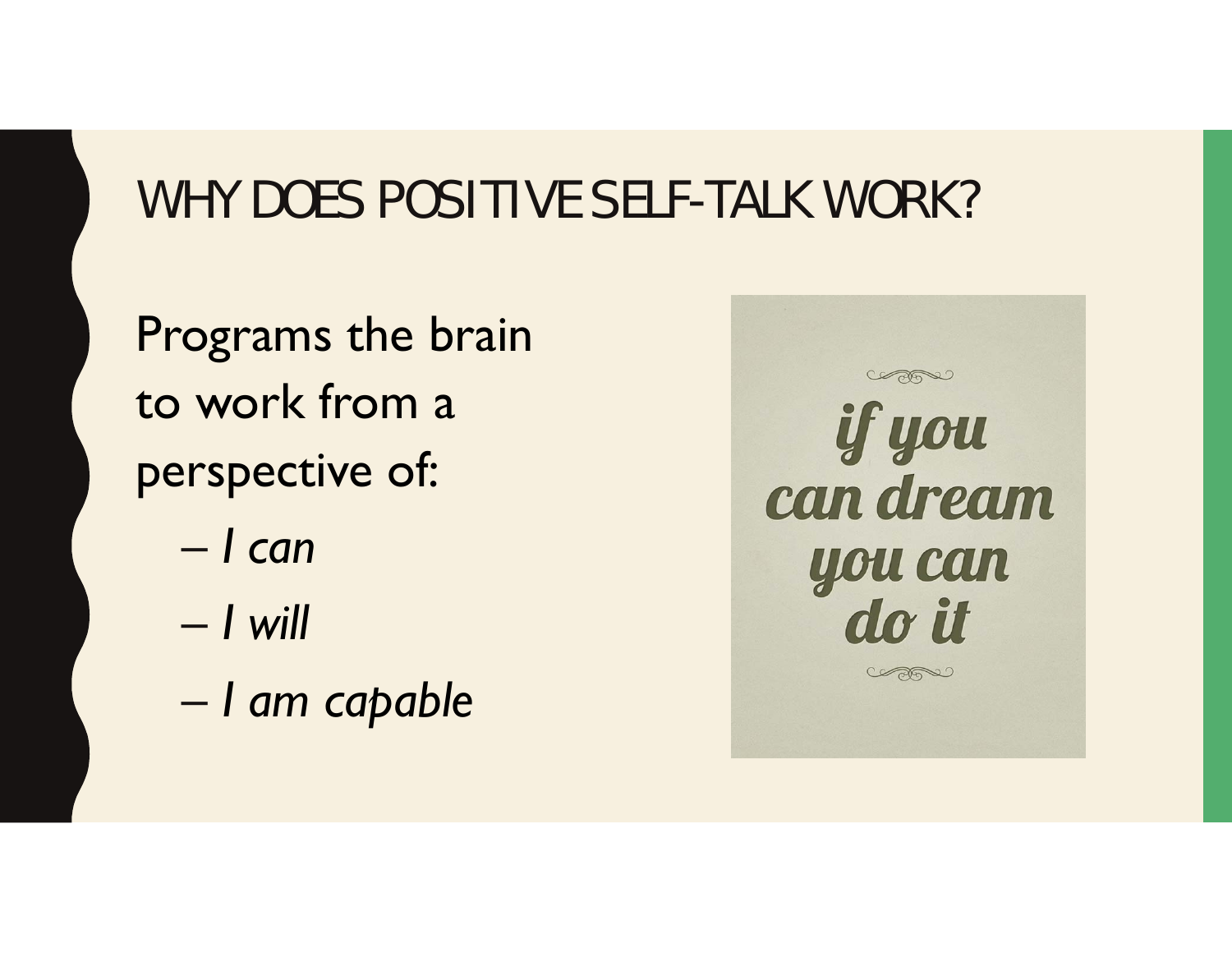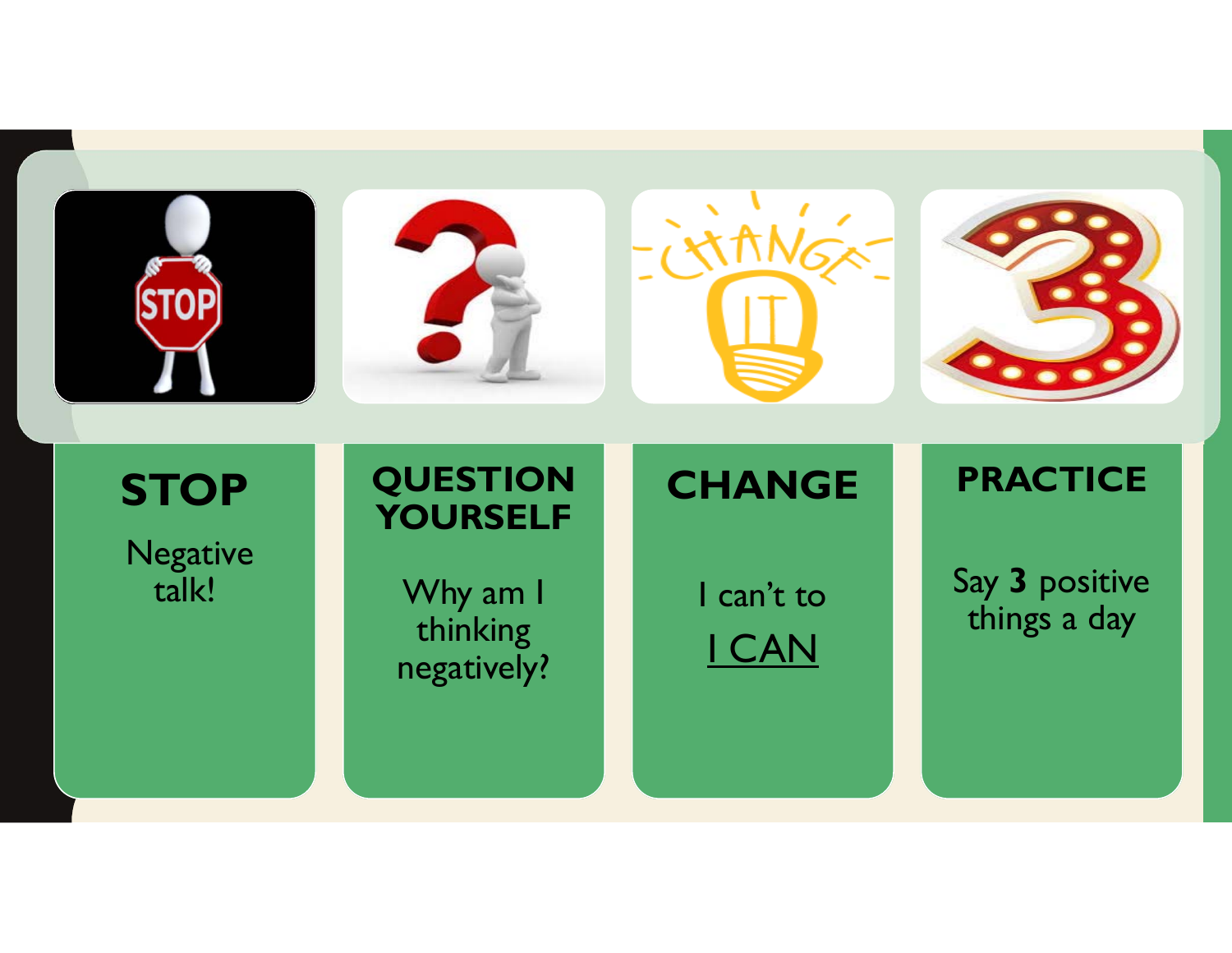# **PRACTICE**

• Change the statement from a negative thought to a positive one



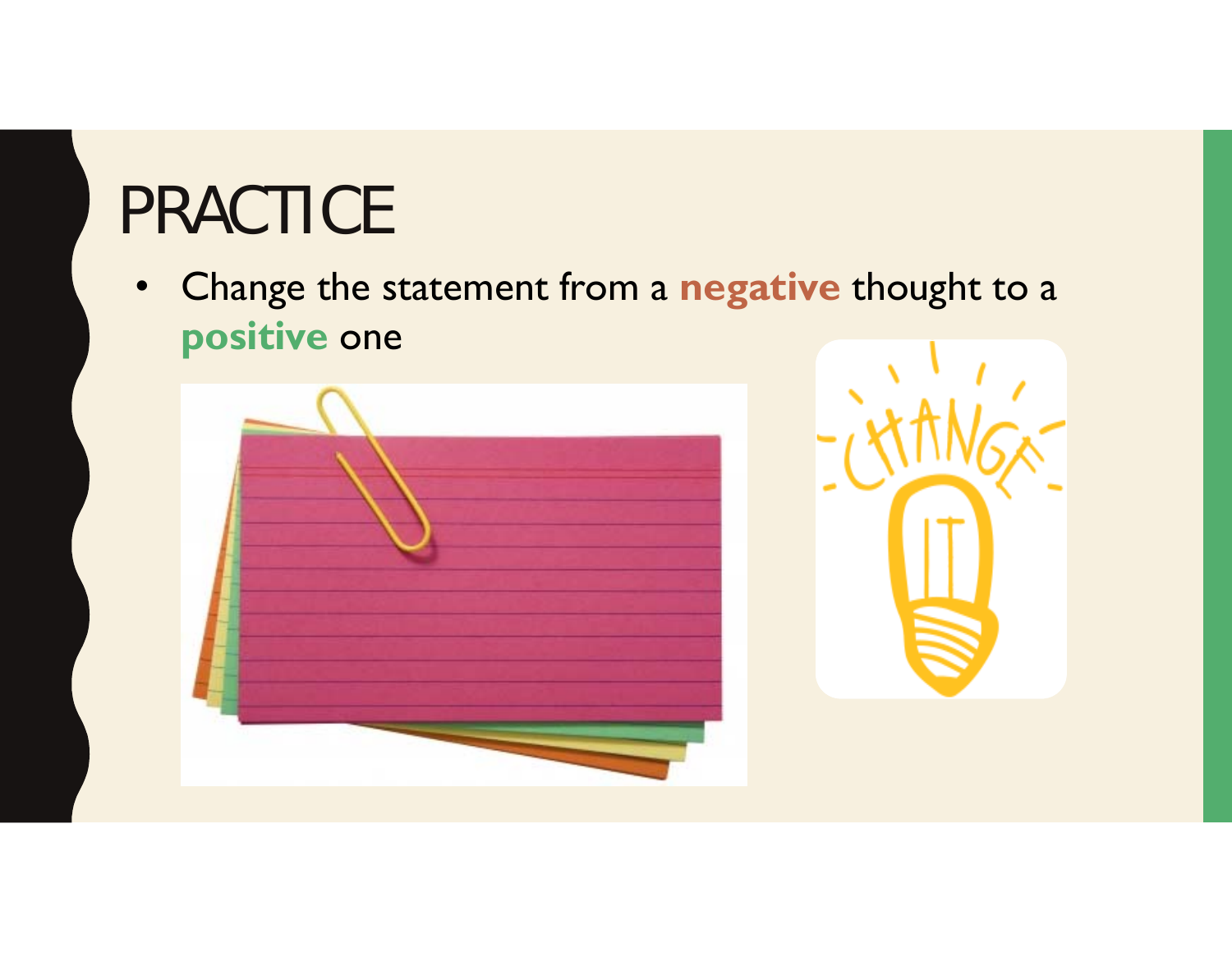## PRACTICE

#### **In groups of 4-5 people:**

- Blow up balloon to a medium size
- On your turn, ROLL dice: **Even #** 
	- State **1 positive thing** about yourself (character trait) by using your name in the statement
	- Add a breath to inflate the balloon
	- Friend records response on a post it note **Odd #** 
		- Let a breath of air out of the balloon

#### **GOAL: Have the biggest balloon in group**





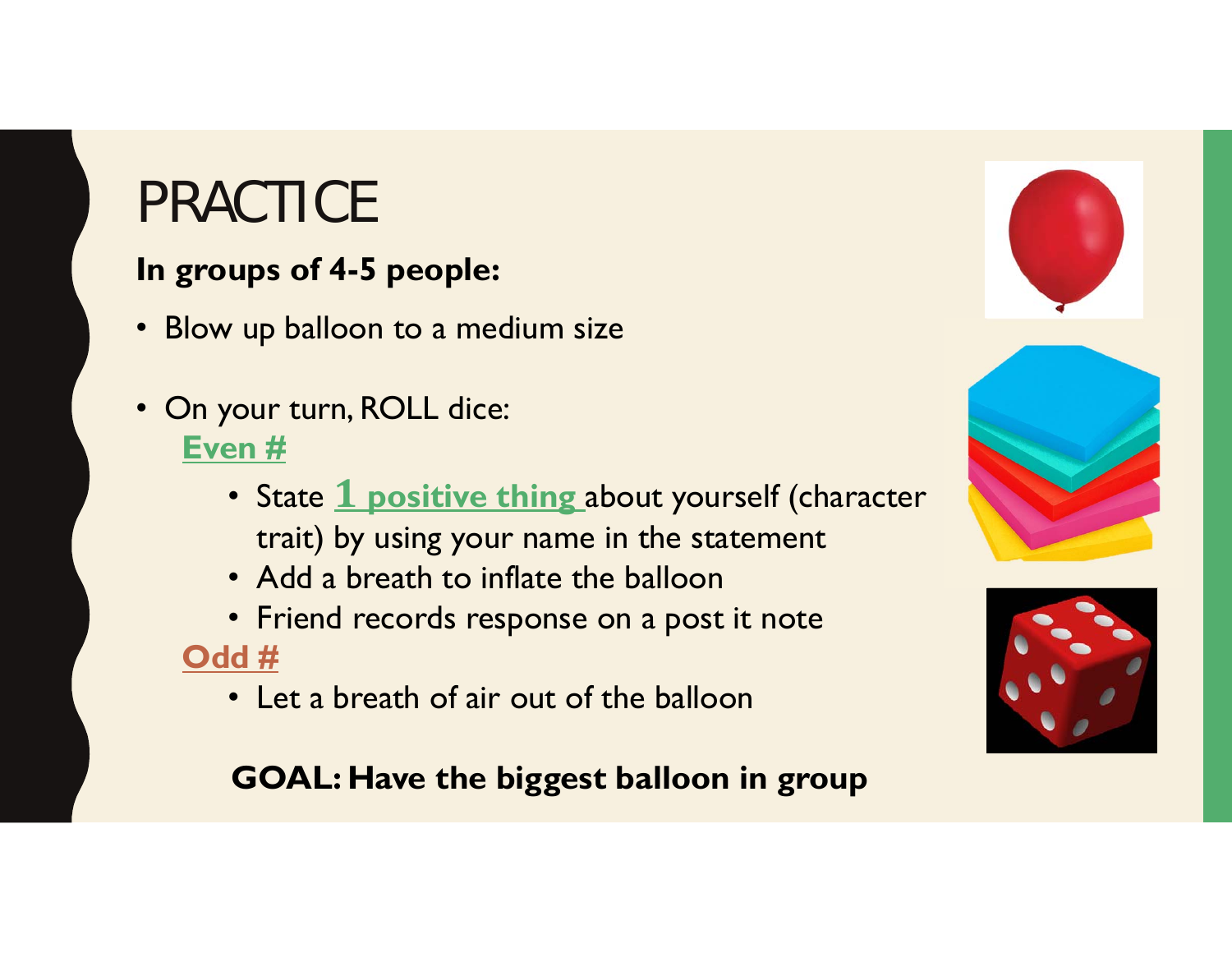